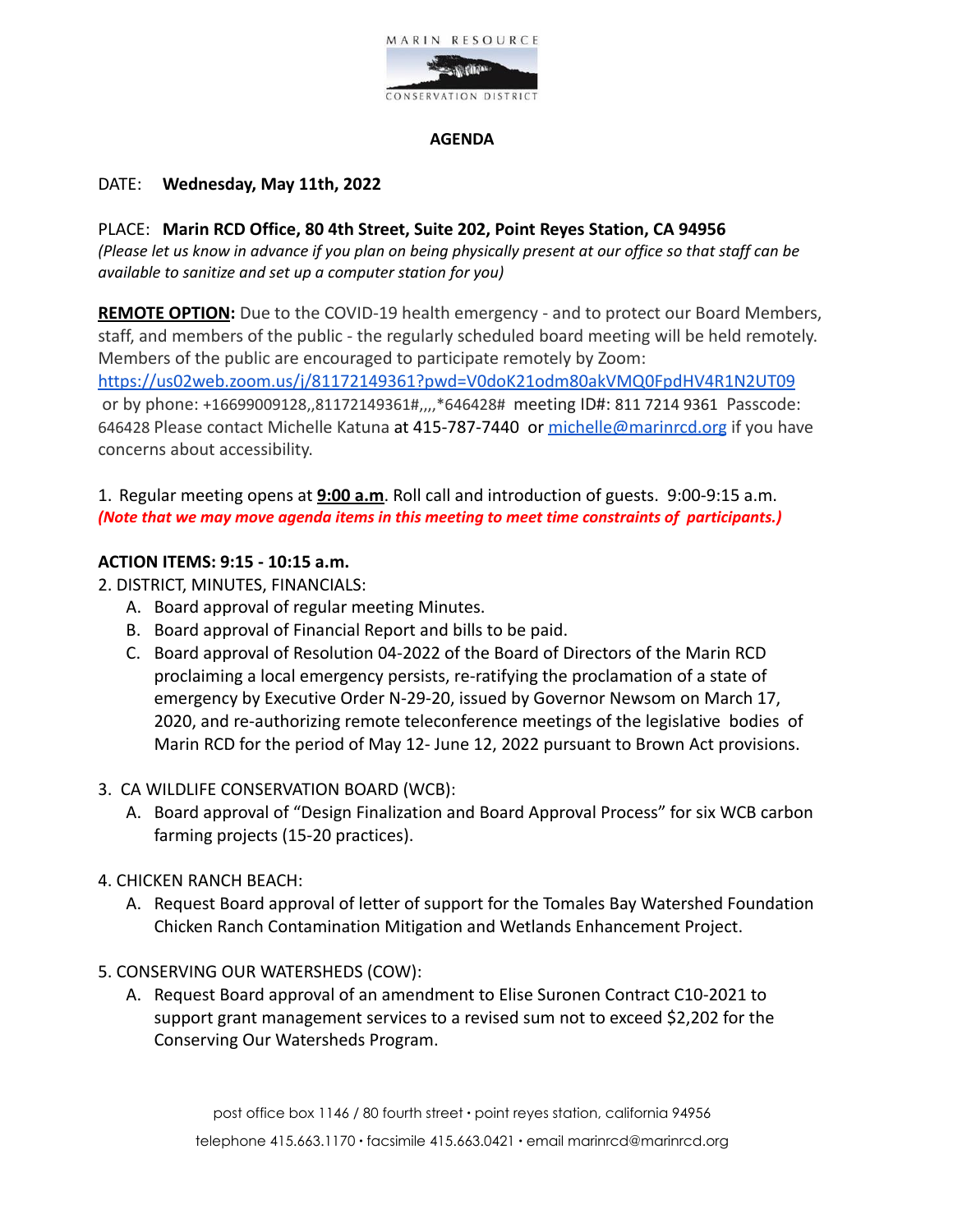## **6. INFORMATIONAL ITEMS: PRESENTATIONS AND UPDATES: 10:15 a.m.**

Presentations: (30 minutes for presentations, including Q&A)

**Prescribed Fire**: Jim Jensen, Land Steward, and Sasha Berleman, phD and [Director of Fire](https://www.egret.org/meet-our-team) [Forward](https://www.egret.org/meet-our-team), Audubon Canyon Ranch. Prescribed burning in Marin for productive rangeland and wildlife habitat.

**WCB Conceptual Design Update:** Michelle Katuna, MRCD Agroecologist, will provide an update on two conceptual designs being funded by the Wildlife Conservation Board.

Partner Updates: 5 min each

- **USDA Natural Resources Conservation Service (NRCS)** Petaluma Field Office Staff
- **Marin Agricultural Land Trust/SAP** MALT Stewardship Staff
- **Point Blue & Students & Teachers Restoring a Watershed** (STRAW)– Point Blue Staff

RCD Program Updates (See staff report for details):

- **Messaging/Outreach/Education**: Several letters to the editor were printed in the Marin IJ regarding Measure A.
- **Drought News-** Sonoma and Marin Counties are pulling together a drought report for the ag community to describe recent challenges and to prepare and plan for future droughts.
- **Justice, Equity, Diversity, Inclusion** No update
- **Conserving Our Watersheds Program:** COW UDRS grant closed. COW CCAF projects in design and funding phase.
- **Urban Streams Program**: Sarah has been providing ongoing assistance to landowners in west Marin regarding PG&E's efforts to remove a prolific number of trees along the riparian corridor. Sarah attended the annual Salmonid Restoration Federation Conference and presented in two sessions, and co-led a session at the regional conference focused on the recovery of wild salmonids. Sarah continues to provide partner support to Marin Water for fisheries monitoring.
- **Carbon Farming (CF) Program**: Wildlife Conservation Board: CF Program designs and Chileno Valley Ranch CF Plan underway. Wildlife-friendly hedgerow pamphlet is being finalized and translated and printed soon. Department of Conservation-Stemple Creek Restoration: Fence planned for Spring 2022, and plant installation by STRAW for Fall 2022. CDFA Healthy Soils Program a/o Feb 25, 2022 application has closed - CDFA expects to continue to issue awards until June 2022. Updates can be found at [CDFA's](https://www.cdfa.ca.gov/oefi/healthysoils/IncentivesProgram.html) [website.](https://www.cdfa.ca.gov/oefi/healthysoils/IncentivesProgram.html) Marin RCD will continue to update design [and implementation resources on](https://www.marinrcd.org/carbon-farm-implementation/) [website](https://www.marinrcd.org/carbon-farm-implementation/) and provide post-award soil sampling and implementation assistance. Latest "Funding Opportunities for Working Lands" [spreadsheet](https://www.marinrcd.org/wp/wp-content/uploads/2022/04/Funding-for-Working-Lands-in-Marin_Apr_28_2022update-1.pdf) linked here.
- **Walker Creek Watershed:** Sarah is coordinating an upcoming Technical Advisory Committee meeting to meet on-site, in the field, to review conceptual designs. The CA Department of Fish & Wildlife granted our request for a one year extension to address a lack of significant data in winter 20/21 due to insufficient precipitation.
- **Funding Opportunities:**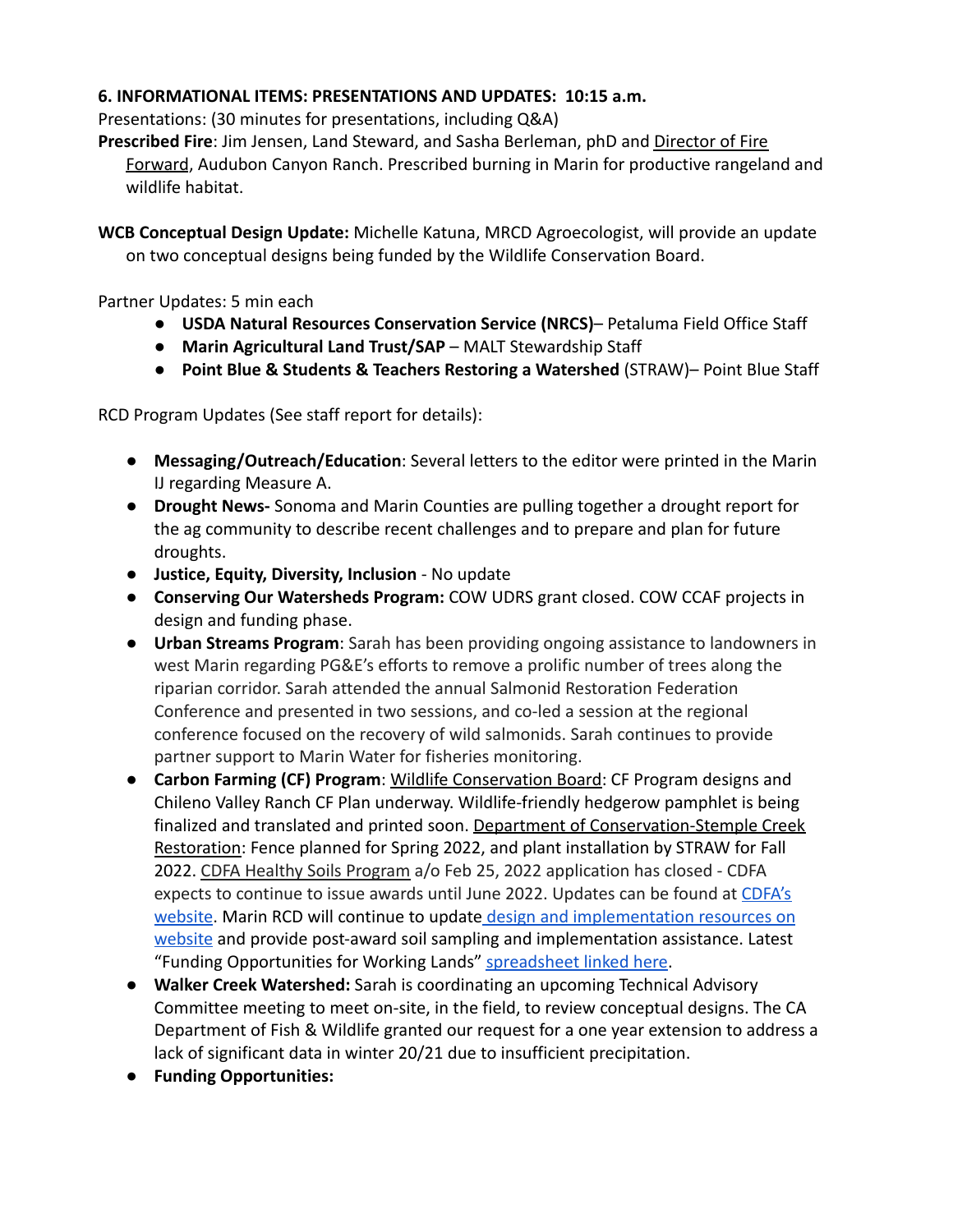- o CARCD is pooling together RCDs to apply for a monarch/pollinator/Carbon Farming grant to the Ca Wildlife Conservation Board. \$221,000-\$450,000 *(Pending)*
- o Measure A will be on the June ballot. *(Pending)*
- o Foundation proposal was submitted for a GIS and project monitoring technician. \$50,000 *(Awarded!)*
- *o* Marin/Sonoma application to USDA Partnerships for Climate-Smart Commodities. \$3.5M (*Pending, application submitted 5/6/22*)
- **Finance Committee:** The FC made suggestions to the RCD website in light of public requests for information including a description of the project selection process.
- **District:** Additional Public Records Act requests have been received. The MRCD FY2122 Draft Audit is complete and ready for review. All Board Members have submitted their form 700's with the County and those up for election have been notified of election deadlines. The MRCD Indirect Cost Proposal has been submitted to the Department of Interior for approval.
- **New landowners/stewards assisted:** Urban: 10 assisted with information, 1 site visit for private property owners living along streams and the County's Flood Control District, 181 total educated. Agriculture: 5 crop producers consulted re: RCDs services at a deficit irrigation workshop, 3 landowners helped with EQIP applications, 1 landowner was provided with preliminary project designs. Carbon Farming: 3 land managers helped with technical assistance, 1 with Outreach and Education, 1 with funding.

# 7**.** ANNOUNCEMENTS & CORRESPONDENCE

- Marin RCD is hiring a [Carbon Farming Program Manager](https://marinresourceconservationdistr.box.com/s/jzej4rnrmpabva357vlal778zwgb2iis) and [Monitoring and GIS](https://marinresourceconservationdistr.box.com/s/ikpgettvfokuaidiy97v362ksq72mb72) [Program Manager!](https://marinresourceconservationdistr.box.com/s/ikpgettvfokuaidiy97v362ksq72mb72) Please spread the word. Applications are due May 20th.
- LAFCo requested review of a proposal to annex 21 & 23 Church Street (APN 102-100-01) to Tomales Village Community Services District. Response required by June 1, 2022.

# 8. PUBLIC COMMENT

Public comment for any matter not listed on this agenda, provided that no Board action is to be taken. All statements that require a response will be referred to staff to be placed on the next agenda.

## 9. MEETING ADJOURNED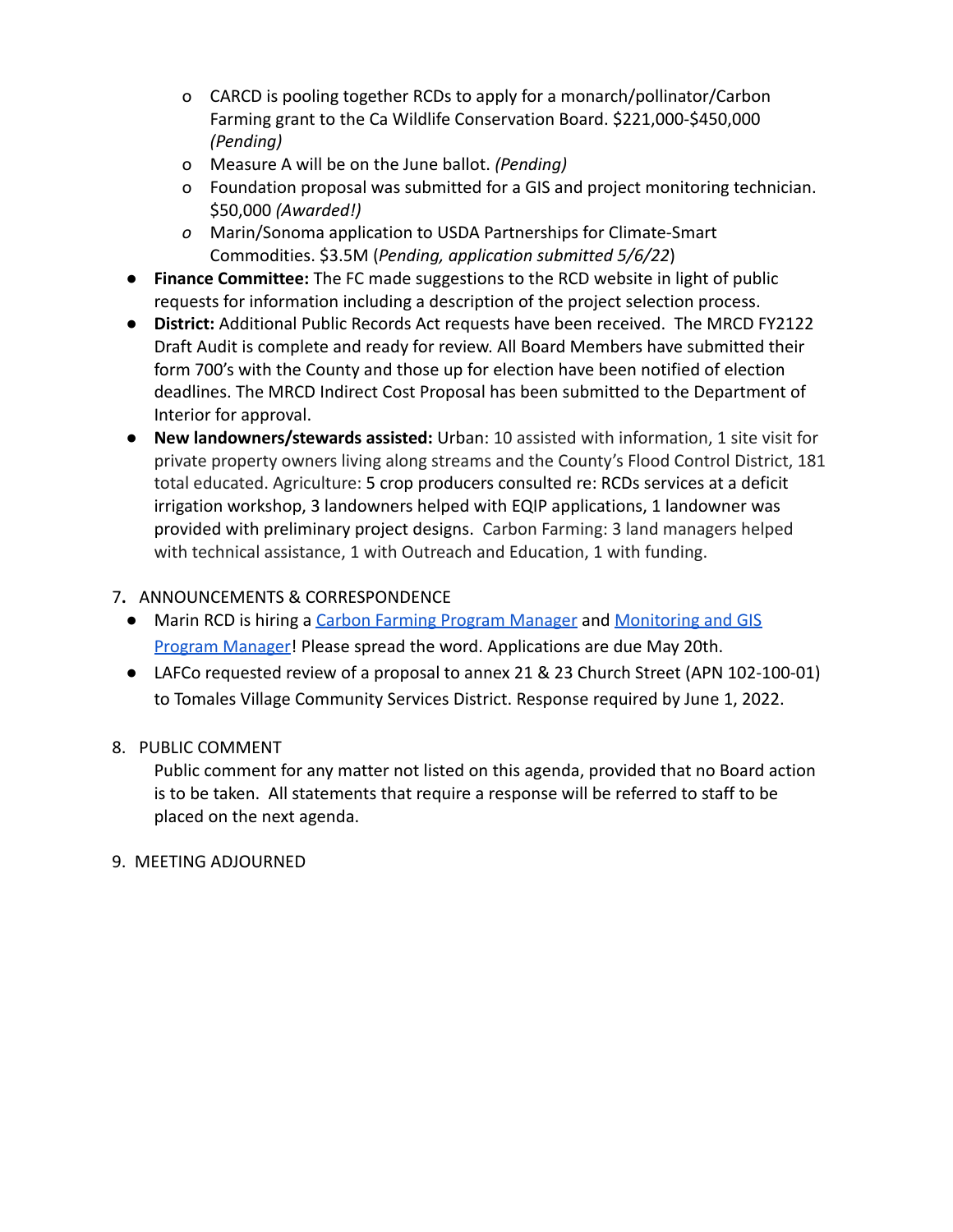

### **MINUTES**

### DATE: **Wednesday, April 13th, 2022**

### PLACE: **Marin RCD Office, 80 4th Street, Suite 202, Point Reyes Station, CA 94956**

1. **A regularly scheduled meeting was called to order by Sally Gale, President, at 9:03 a.m.**

Roll call of directors: Mike Moretti, Peter Martinelli and Bob Giacomini. Absent: Terry Sawyer. Associate Directors: David Sherwood, George Clyde and Guido Frosini.

Staff: Nancy Scolari, Sarah Phillips, Darrylin Mollath, Michelle Katuna, Emilie Winfield, Tara Krantz, and Simone Albuquerque. Additional Attendees: Eric Rubenstahl (MALT), Scott Dunbar (MALT), Tristen Brenner (MALT), Isaiah Thalmayer (Point Blue), Taj Hittenberger (Point Blue), Sebastian Tsocanos (NRCS), Woody Elliot (Inverness resident) Tom Gaman (TWF), Richard Plant (Inverness resident), Ed Nute, Carrie Lukacic (PCI), Christopher Woltemade (PCI), Ladi Asgill (MALT), Eric Ettinger (MMWD), Kris Jacobsen (Walker Creek Ranch), Elise Suronen, John Taylor (Bivalve Dairy) and Karen Buhr (CARCD).

#### **INFORMATIONAL ITEMS:**

- 2. Chicken Ranch Beach: Tom Gamon, Tomales Bay Watershed Council Foundation presents the Board with a historical view of Chicken Ranch Beach including its extreme E.coli contamination. Tom goes on to propose improvements to the project as they ask the MRCD to be the CEQA Lead agency. Carrie Lukacic and Christopher Woltemade, both from Prunuske Chatham, join Tom in requesting the MRCD consider being the Lead CEQA Agency and for a Letter of Support. **ACTION ITEMS:**
- 3. DISTRICT, MINUTES, FINANCIALS:
	- A. Board approval of regular meeting Minutes. MOTION: Bob; SECOND: Mike, AYES: Unanimous; NOES: None; ABSTENTIONS: None to approve the regular meeting Minutes.
	- B. Board approval of Financial Report and bills to be paid. MOTION: Bob; SECOND: Mike, AYES: Unanimous; NOES: None; ABSTENTIONS: None to approve Financial Report and bills to be paid.
	- C. Board approval of Resolution 03-2022 of the Board of Directors of the Marin RCD proclaiming a local emergency persists, re-ratifying the proclamation of a state of emergency by Executive Order N-29-20, issued by Governor Newsom on March 17, 2020, and re-authorizing remote teleconference meetings of the legislative bodies of Marin RCD for the period of March 10 - April 13, 2022 pursuant to Brown Act provisions. MOTION: Peter; SECOND: Mike, AYES: Unanimous; NOES: None; ABSTENTIONS: None to approve Resolution 03-2022 of the Board of Directors of the Marin RCD proclaiming a local emergency persists, re-ratifying the proclamation of a state of emergency by Executive Order N-29-20, issued by Governor Newsom on March 17, 2020, and re-authorizing remote teleconference meetings of the legislative bodies of Marin RCD for the period of March 10 - April 13, 2022 pursuant to Brown Act provisions.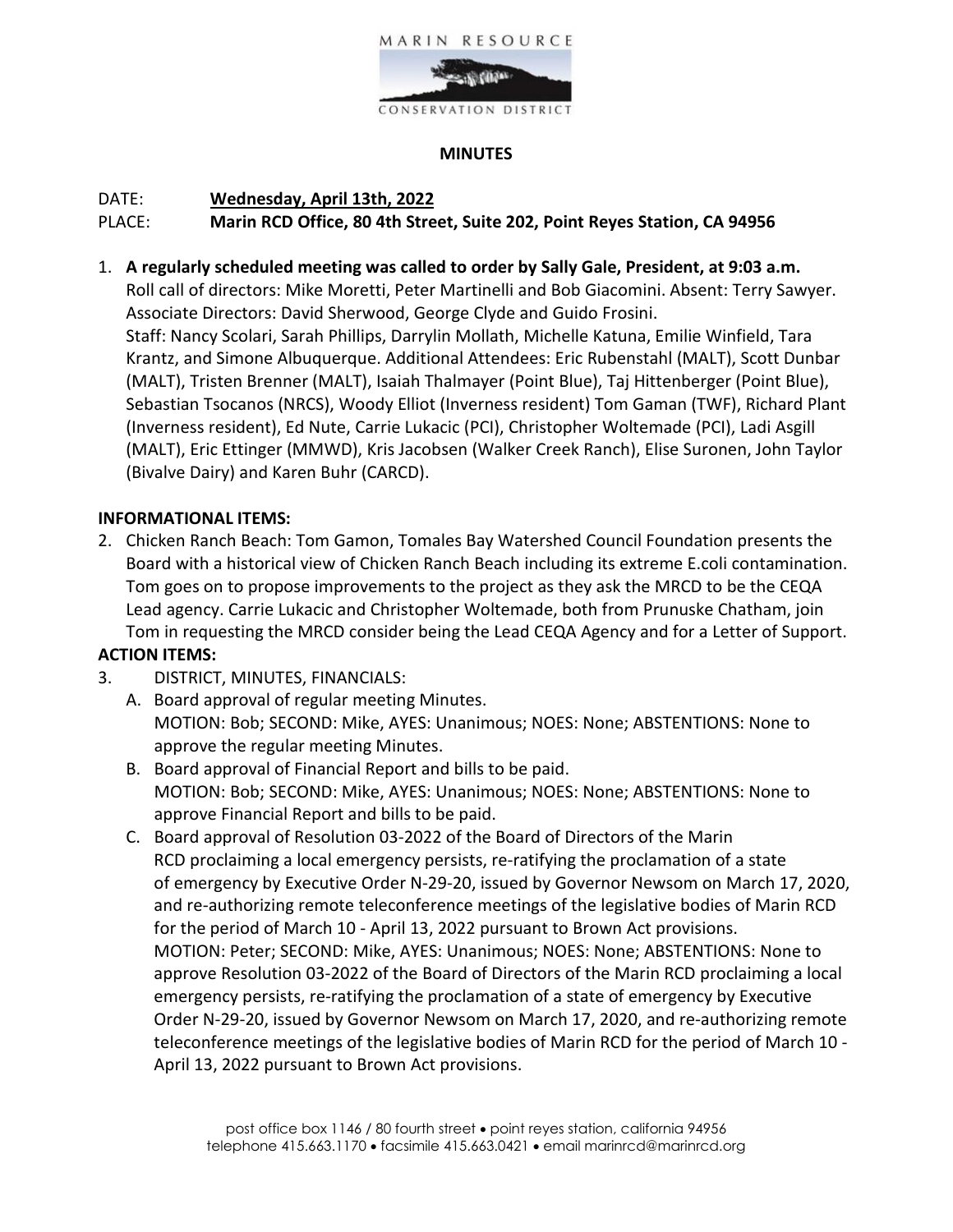- D. Board approval of Memorandum of Understanding between Sonoma RCD, Gold Ridge RCD and Marin RCD for shared engineering services. MOTION: Bob; SECOND: Mike, AYES: Unanimous; NOES: None; ABSTENTIONS: None to approve the Memorandum of Understanding between Sonoma RCD, Gold Ridge RCD and Marin RCD for shared engineering services
- 4. Conserving our Watershed (COW):
	- A. Board approval of supplemental COW: Collaborative Conservation Actions by Farmers Program funding award in the amount of \$77,615 for increased water quality improvements.

MOTION: Mike; SECOND: Peter, AYES: Unanimous; NOES: None; ABSTENTIONS: None to approve the supplemental COW: Collaborative Conservation Actions by Farmers Program funding award in the amount of \$77,615 for increased water quality improvements.

B. Board approval of new water quality improvement project as recommended by the COW Collaborative Conservation Action by Farmers Technical Advisory Committee. MOTION: Mike; SECOND: Peter, AYES: Unanimous; NOES: None; ABSTENTIONS: None to approve the new water quality improvement project located in the Point Reyes National Seashore as recommended by the COW Collaborative Conservation Action by Farmers Technical Advisory Committee.

### **INFORMATIONAL ITEMS**

5. UPDATES AND PRESENTATIONS:

### **UPDATES:**

**Beavers in Lagunitas Creek: Efforts to support beaver reintroduction** - Eric Ettlinger, Marin Water presents the benefits and risks of reintroducing beavers to West Marin County. Benefits include: expanded fire break, enhanced salmon habitat and attract other species of animals. Risks include: potential loss of trees, giardia and flooding in small streams. The Board encourages that the Marin County Farm Bureau be brought into the conversation about reintroducing beavers to the County.

**Bivalve Dairy Update** - Elise Suronen, Planning Consultant and John Taylor, Bivalve Dairy present a status report on the Bivalve Dairy project funded by the SWRQCB. John also shares how is seeking more funding for a potential new project of pelletizing the compost. Partner Updates:

- **USDA Natural Resources Conservation Service**  Sebatian Tsocanos update the Board on their deadline for their Conservation Stewardship application as being April 15<sup>th</sup>. He goes on to share that Nick Goodman has accepted a position of District Conservationist in Albuquerque, New Mexico. Sebastian also states that NRCS will have a new Soil Conservationist position open soon.
- **Marin Agricultural Land Trust/SAP**  Scott Dunbar shares with the Board that MALT's SAP program is 85% implemented, with a small amount still available for work on MALT easement properties. He also states the MALT Board has approved additional funding for their DRAWS program [water security projects](applications on the website). Eric Rubenstahl adds that MALT has ramped up their monitoring season and continue to work on partnerships in Marin County.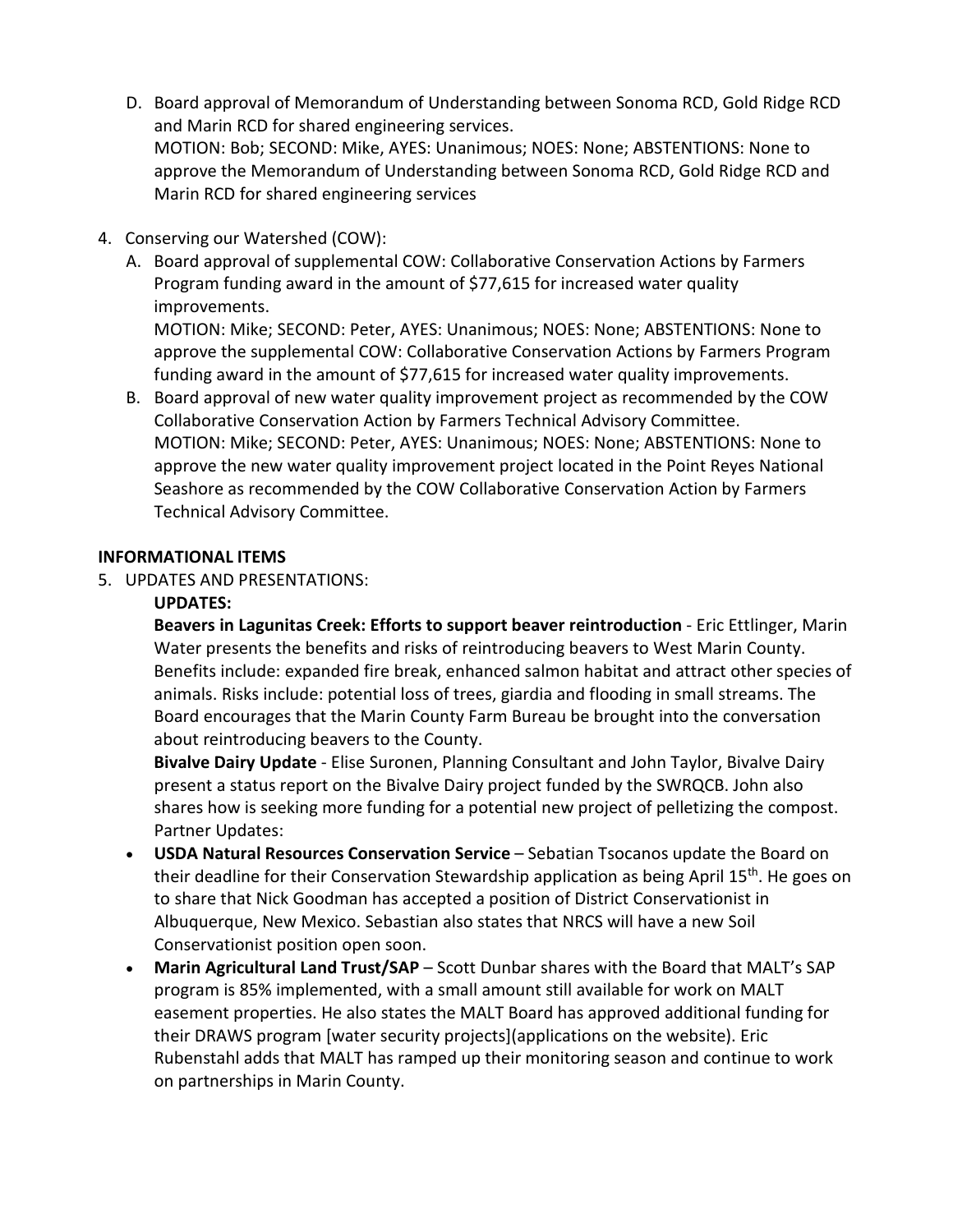• **Point Blue & Students & Teachers Restoring a Watershed** – Taj Hittenberger shares that Point Blue has hired a new Partner Biologist who has background in Salmonid restoration and pollinator research. Isaiah Thalmayer updates the Board with news that Point Blue is in the thick of their monitoring season and ramping up their planning for next planting season. He states they are looking forward to working with MRCD on lots of restoration work ahead with the Lazy R, which builds upon past work, and SCC grant, which helps support implementation of Carbon Fam designs. Isaiah elaborates that Point Blue is looking forward to working with Cal Trans, Terra Firma Farms, Open Field Farms and Cal Trout on potential future projects.

RCD Program Updates (See staff report for details):

- **Messaging/Outreach/Education**: George connected us with the Marin IJ on another article: "Creek advocates eager for assist from beavers" by Will Houston, Marin IJ
- **Drought News-** Sonoma and Marin Counties are pulling together a drought report for the ag community to describe recent challenges and to prepare and plan for future droughts. The Ag Commissioner will be looking for additional drought relief funding.
- **JEDI**  Tara has put together a Draft Request for Proposals to hire a diversity, equity, inclusion training consultant.
- **Conserving Our Watersheds Program:** 4 out of 5 COW CCAF projects are currently being designed by Partner Engineer Tom Hammond and Brooke Pippi of NRCS. Cultural and biological review for COW projects is underway for CEQA compliance.
- **Urban Streams Program**: USC continues to work closely with CDA and Land Development regarding the Stream Conservation Area Ordinance. Smolt monitoring in Lagunitas Creek has begun whereas a substantial time commitment has been warranted. Finally, USC carried several site visits and provided support to many stakeholders during the month of March.
- **Carbon Farming Program**: Wildlife Conservation Board: CFP designs and Chileno Valley Ranch CFP underway. *Design approval process and first design coming to the Board for approval at May Board Meeting***.** Wildlife-friendly hedgerow pamphlet is being finalized and translated and printed soon. Department of Conservation-Stemple Creek Restoration: Fence planned for Spring 2022, and plant installation by STRAW for Fall 2022. CDFA Healthy Soils Program a/o Feb 25, 2022 application has closed. Marin RCD will continue to update [design](https://www.marinrcd.org/carbon-farm-implementation/)  [and implementation resources on website](https://www.marinrcd.org/carbon-farm-implementation/) and provide post-award soil sampling and implementation assistance. Latest "Funding Opportunities for Carbon Farming Funding" [spreadsheet linked here.](https://www.marinrcd.org/wp/wp-content/uploads/2022/04/Funding-for-Carbon-Farming-in-Marin_Apr2022update.pdf)
- **Walker Creek Watershed:** CA Department of Fish & Wildlife granted our request for a one year extension to address a lack of significant data in winter 20/21 due to insufficient precipitation.
- **Funding Opportunities:**
	- $\circ$  CARCD is pooling together RCDs to apply for a monarch/pollinator/Carbon Farming grant to the Ca Wildlife Conservation Board. \$221,000-\$450,000 *(Pending)*
	- o Measure A will be on the June ballot. *(Pending)*
- **Finance Committee:** The FC reviewed the information compiled in compliance with the Public Records Act requests. Mileage reimbursement adjustment discussed. FC referred staff to research County policies.